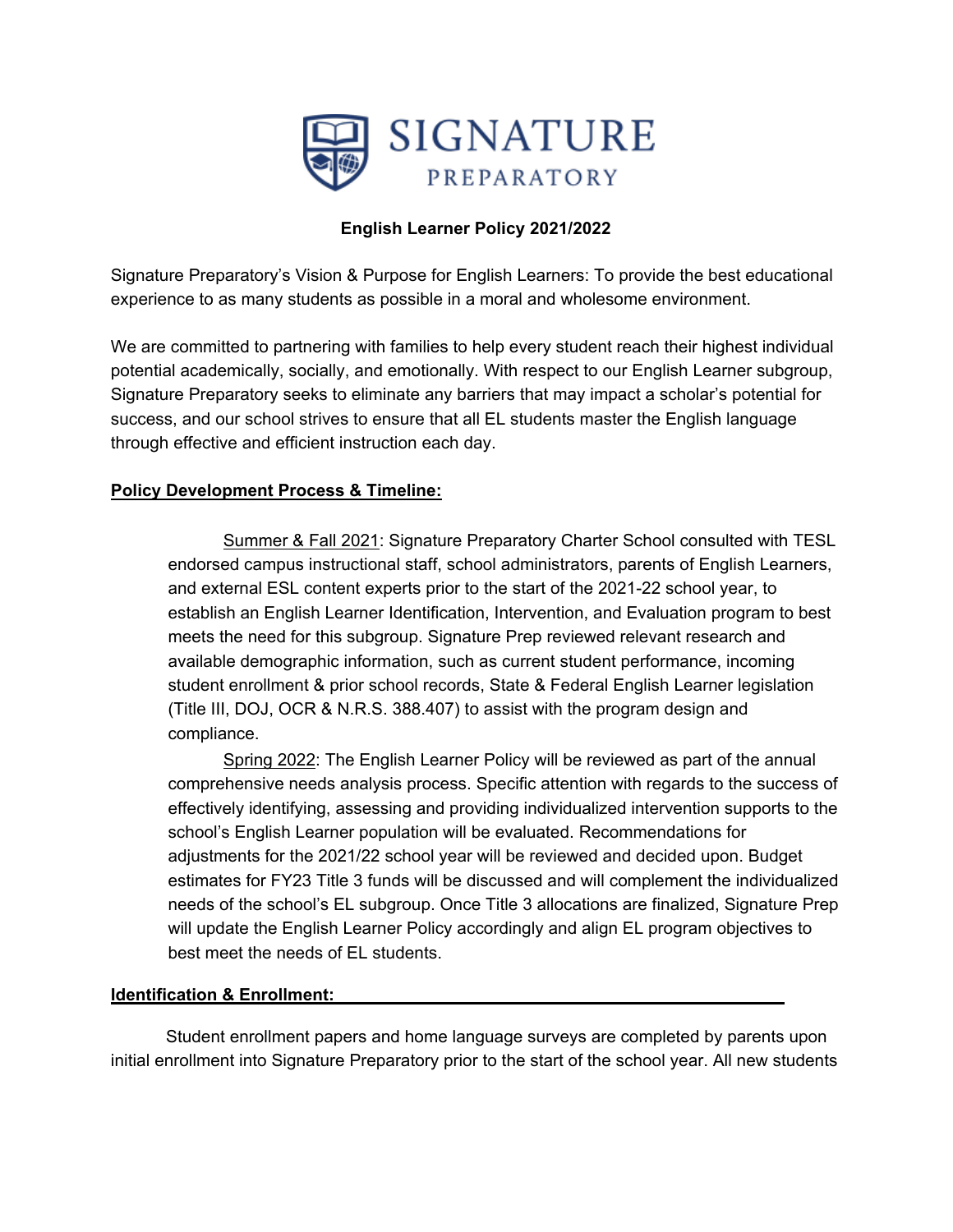are checked for prior EL program placement at their former school through the formal records request process conducted by the school registrar. Any students with a prior year EL program placement are automatically re-enrolled into an Academic Language Acquisition through Content program (ALAC).

For new students with no prior EL program placement, the Home Language Survey is used as our indicator. If either the home language survey or the enrollment form indicates that the student speaks another language, the student will be scheduled for a WIDA placement exam. These students will be assessed using the WIDA Screener (1-8) and Kindergarten W-APT (K) placement tests within the first 30 days of instruction. Parent/Guardians will be notified within 30 days of the beginning of the school year regarding their child's identification, participation, ALAC placement and of their child's and parental rights. The school will use interpreters/translators to assist in communication with parents/guardians who do not speak English.

If a language survey is submitted with all English responses, but the teacher feels that there is a language barrier, a meeting will be called with the parent/guardian to discuss administering the WIDA, and the structure of an ALAC classroom. Parents are permitted, at any time, to request a meeting to discuss his/her child's assessment and classification.

If the parent does not want their child to participate in the ALAC classroom, a Parental Request for Student Withdrawal waiver may be obtained. The student will still be assessed with the WIDA until an Overall Proficient Score is achieved. The child will not be assigned to an ALAC classroom.

All Home Language Survey data is captured in Signature Prep's Infinite Campus Student Information System. Regular reporting of all new and continuing EL students is conducted by the EL Specialist for Fall & Spring WIDA assessments.

#### **Assessment:**

All newly identified ELs with no prior assessment history will be assessed using the WIDA Screener Placement test. Students who enroll after the beginning of the school year with no prior assessment history during the school year will be assessed within two weeks of enrollment using the appropriate WIDA Screener form for their grade level.

Testing time should be convenient for the student and the student's teacher. The test itself may take from 15-90 minutes depending on the student and their grade level. If the overall result of the WIDA assessment is not Proficient, the student is placed in an ALAC program model.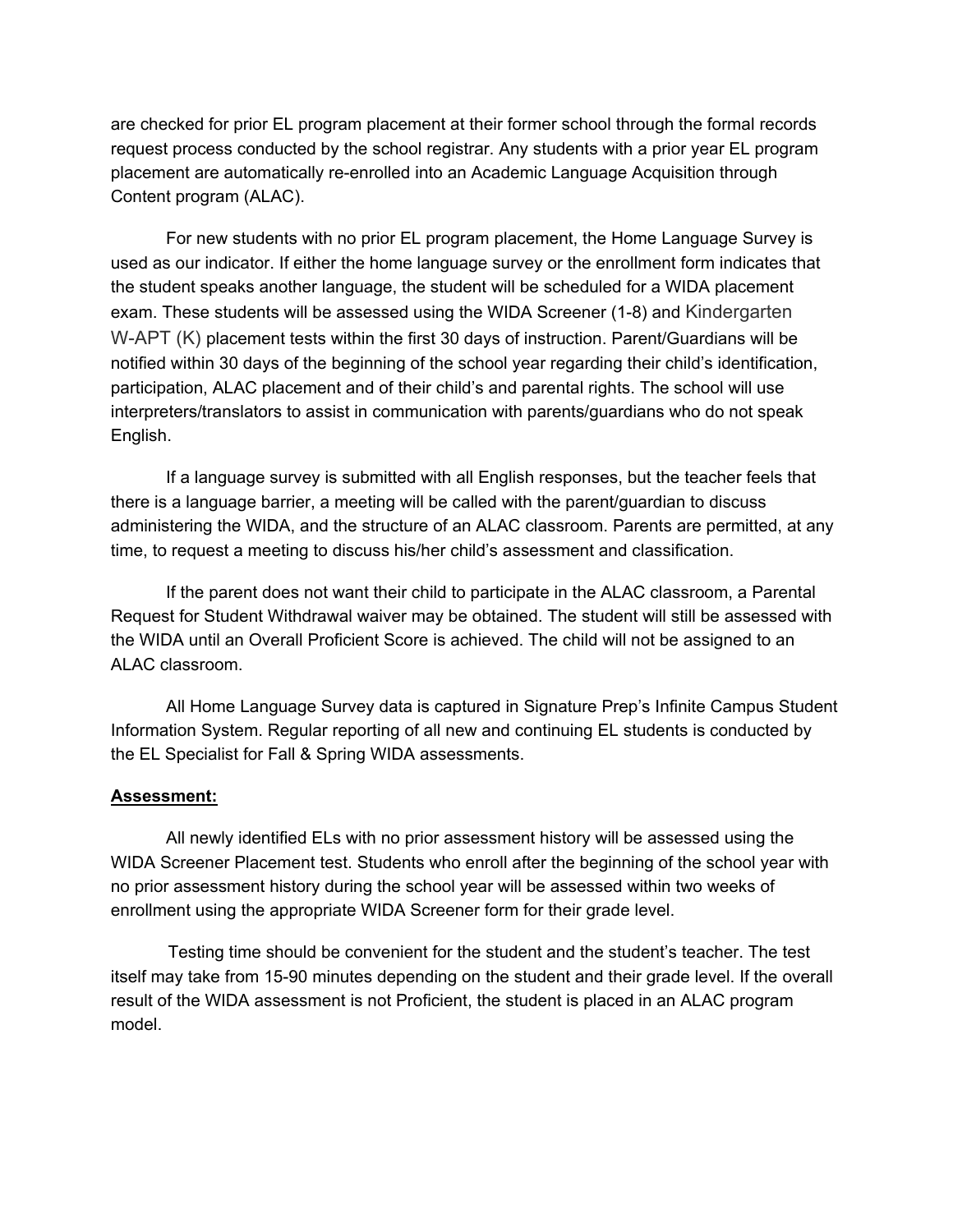Assessment results are placed in the student's EL cumulative file and scores are entered into Infinite Campus.

#### **Testing Timelines:**

- 1. New Students with no prior WIDA history enrolled by 1<sup>st</sup> day: within 30 days from 1st day of school
- 2. New Students with no prior WIDA history enrolled after  $1<sup>st</sup>$  day: within 2 weeks of enrollment
- 3. Existing EL students & waived students: Reassessments conducted during the Spring WIDA testing window.

Once Proficiency is achieved, the student is reclassified as a fluent EL and monitored for a minimum of two additional years to ensure that fluency is maintained.

### **Assessing Students with Special Education Needs**:

For ELs having special education needs, Signature Preparatory's ESS team, contracted speech pathologist and respective PLC grade level members will take each individual case and make determinations of whether the child's difficulty is due to a language barrier or a speech/special education need. If the campus team members and speech pathologist determine that the issue is not due to a language barrier, the administration will call a meeting with the Special Education/speech department and the parents/guardians to sign a waiver from EL program placement due to special education. This will also be noted in the child's IEP.

### **Placement & Program Structure**

EL students will be provided with a program that is consistent with their overall proficiency level, as indicated by the WIDA.

Throughout the year, the EL Specialist consults and assists instructional staff so that they can provide EL students with content and language support in the classroom. The EL Specialists coordinates with PLCs, MTSS team, and administration to track EL support systems, instructional materials, and academic achievement. The EL Specialist, as well as TESL endorsed teachers and administrators conduct parent meetings as needed, and provide bilingual support for all parties involved.

ESSA compliant ELD Curriculum is used for all EL students. Signature Prep conducted a thorough review of curriculum resources and adopted HMH Into Reading products to appropriately support our students and meet Nevada Academic Standards. Students in KG - 3rd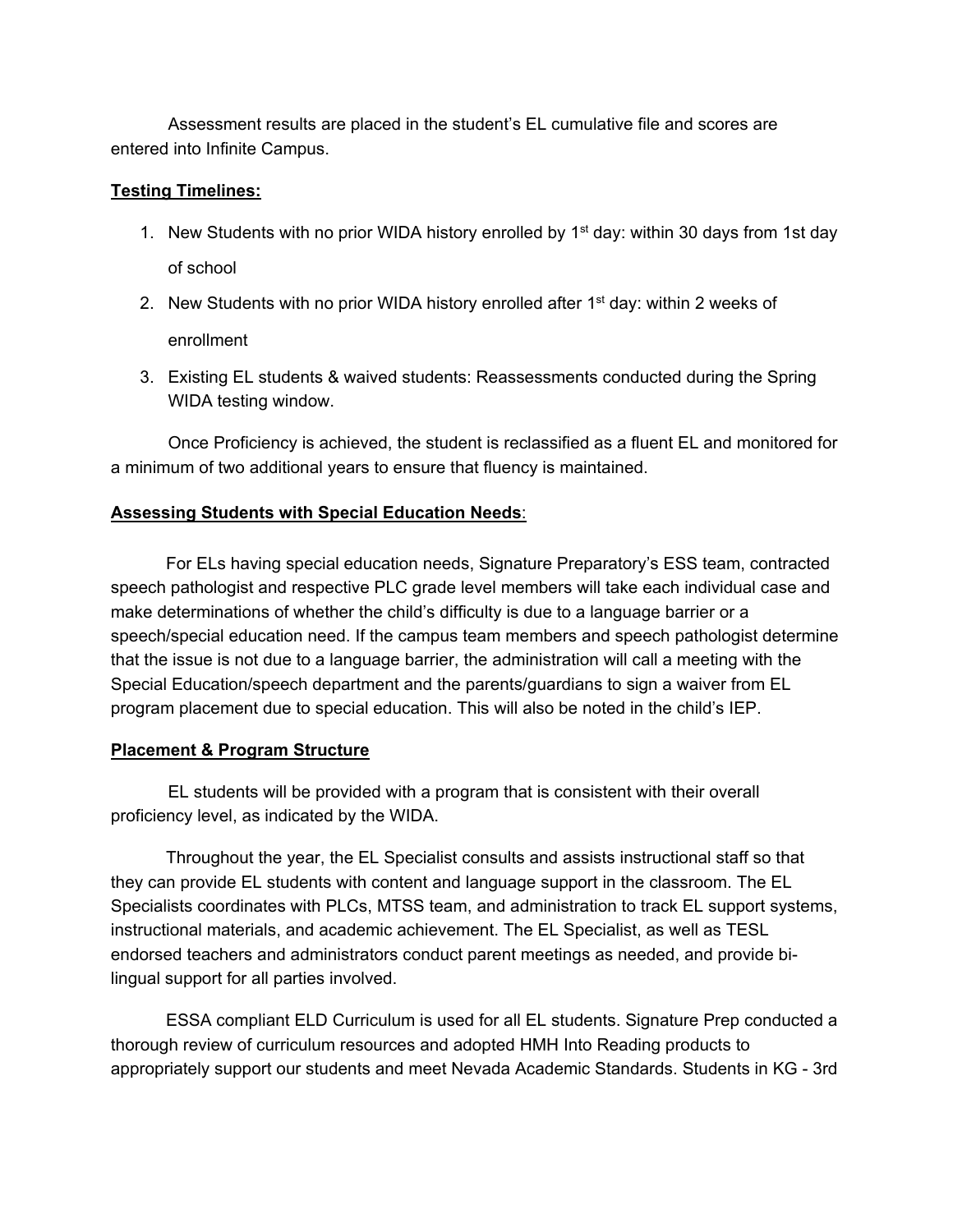grades use HMH Into Reading and IRead on a daily basis, and students in grades 4-8 use HMH Into Reading and/or Read 180 or System 44. Any EL student not at grade level achievement receives reading intervention 45 minutes per day, 4 days per week & is progress monitored on the 5th day.

All Instructional staff members received training on the HMH curriculum, as well as ELD Kagan Training, and PLC training that will assist them with effectively progress monitoring their EL students.

# **Transition from EL Services**

EL students will be assessed annually to determine their progress. The WIDA test will be used to determine language proficiency to exit the EL program and participate in the regular education program. Once an overall WIDA score of 4.5 or higher has been achieved, or 4.0-4.4 and score proficient on both SBAC ELA and Math, the student is now classified as Exited English Proficient (Exited EL - Reg).

### **Monitoring**

All Fluent English Proficient students are monitored by the EL Specialist, Literacy Specialist, & subsequent teachers for a minimum of two consecutive years following reclassification to ensure fluency is upheld. If at any time, Signature Prep specialists or teachers feel that the student is falling behind or not achieving language competency for their grade level, intervention services will be rendered via push in, pull-outs or additional support measures agreed upon by Signature Prep and the parent/guardians after holding a formal meeting.

# **Program Evaluation**

Signature Preparatory's EL program will be re-evaluated at the end of each year to make sure that the students are being provided the maximum amount of effectiveness in furthering their English fluency. Campus PLCs and administration will go over state testing results, WIDA scores, Galileo scores, classroom level work samples and assessments, MTSS interventions, teacher recommendations, etc. for each student to see if adequate progress is being made. If the team finds progress deficient in any area, Signature Prep will make the necessary adjustments at that time to better suit the needs of each EL. Title 3 expenditures and results are formally reviewed as well. School administration will ensure that Title 3 allocations next school year are used to maximize effectiveness for our EL students.

# **Parent Engagement**

Signature Prep engages EL parents in a variety of ways:

1. Group Parent Conferences APTT (Academic Parent Teacher Teams)